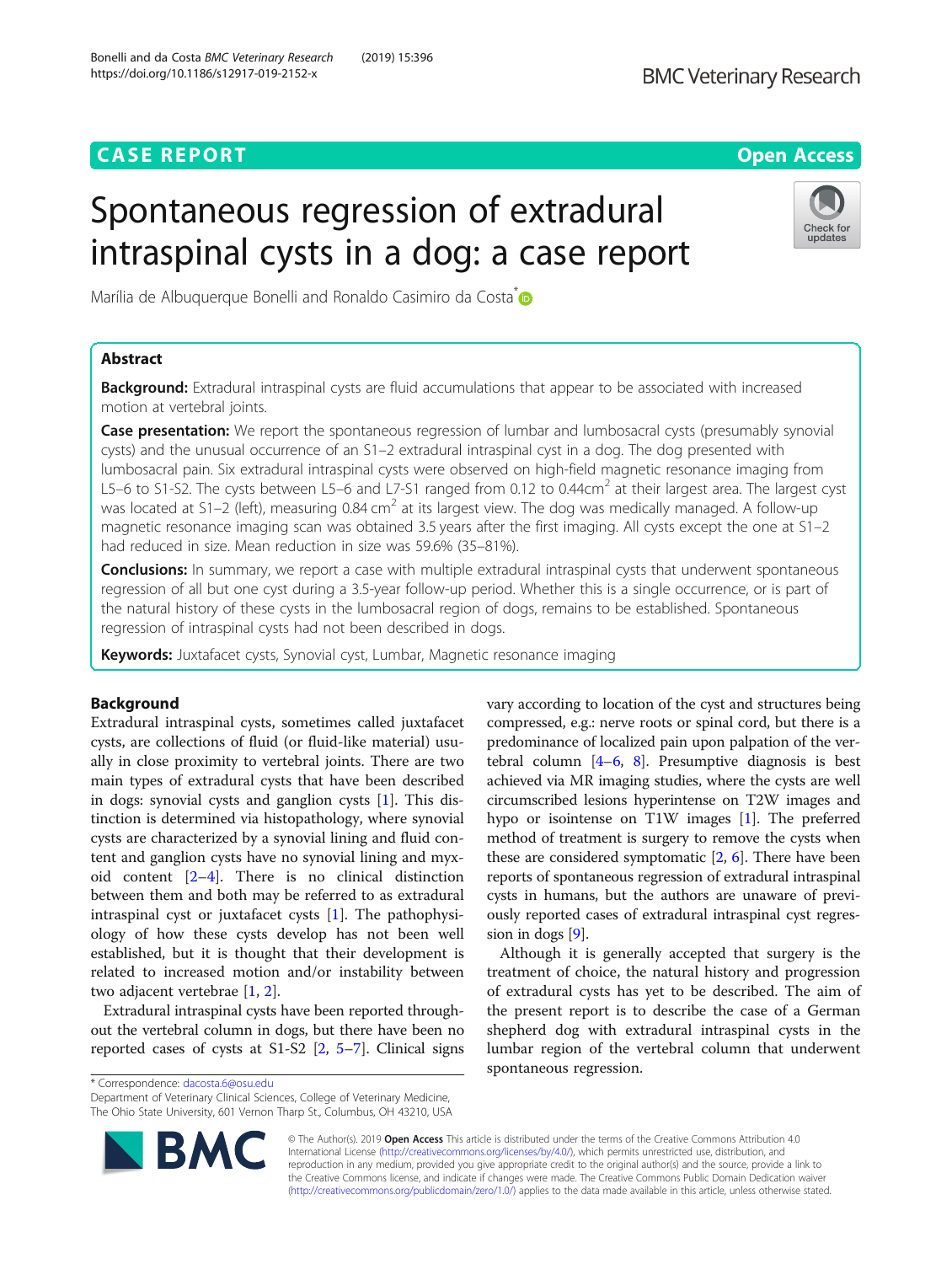# Case presentation

A 1.8-year-old male castrated German shepherd dog presented with a history of pain in the lumbar/lumbosacral region. The dog had been previously diagnosed with cervical spondylomyelopathy (CSM) confirmed with magnetic resonance imaging (MRI) and was being treated intermittently with prednisone for the past 3 months. At the time of CSM diagnosis, findings on cervical MRI included moderate compression of the spinal cord caused by bony proliferation of the articular processes and ligamentum flavum hypertrophy at C5–6.

On neurological examination, tetraparesis and proprioceptive ataxia were observed. The weakness in the pelvic limbs seemed more pronounced. Delayed conscious proprioceptive positioning in both pelvic limbs (worse in the right) and a decreased flexor reflex on the left thoracic limb were noted. The patellar reflexes were considered to be increased (with clonus in the left pelvic limb), and there was also increased extensor tone in all four limbs. Pain was observed on palpation at L6-L7 and L7-S1 and upon dorsal flexion of the tail. Based on neurologic examination, the dog was deemed to have a cervical myelopathy (compatible with the previous diagnosis of cervical spondylomyelopathy) and a lumbosacral radiculomyelopathy.

Magnetic resonance imaging of the lumbosacral region (L2 to S1–2) of the vertebral canal was performed to evaluate the pain noticed on palpation of the lumbar/ lumbosacral spine. The MRI was performed using a 3 T scanner with the dog placed in dorsal recumbency. T2 weighted (W) images were obtained in sagittal, transverse, and dorsal planes. Pre- and post-contrast T1W images were obtained in sagittal and transverse planes.

Six cystic structures were observed within the vertebral canal at  $L5-6$  on the left  $(0.20cm^2)$ , at  $L6-7$  bilaterally  $(0.12cm^2$  on left and  $0.25cm^2$  on right), at L7-S1 bilaterally  $(0.44cm^2$  on left and  $0.22cm^2$  on right), and  $S1-2$  on the left side (0.84 $cm^2$ ). Sizes are given as area on the largest view on sagittal or transverse T2W images. These cysts were hyperintense on T2W images and isointense on T1W images to the surrounding soft tissue. Rim enhancement was observed on T1W post-contrast images after gadolinium administration. The L7-S1 cysts were compressing the conus medullaris bilaterally. The cyst at S1–2 appeared to be causing mild compression of nerve roots. Other findings included arthrosis of the articular processes at L6–7 and L7-S1 and lumbarisation of S1.

Three years and six months after the initial lumbar MRI, the patient returned for re-evaluation of the previously observed changes. In the time elapsed from the first scan, the dog had been intermittently treated with prednisone due to the concurrent CSM, but had been off medications for the previous 10 months.

Main findings from the neurological exam at that time included generalized muscle atrophy (worse in thoracic limbs). There was moderate to marked tetraparesis with proprioceptive ataxia in all four limbs (left side worse), both noticeably worse in the pelvic limbs. Conscious proprioceptive positioning was decreased in the thoracic limbs and markedly decreased in the pelvic limbs, with the left worse than the right. The patellar reflex was considered increased and with clonus, and the flexor reflex was considered decreased in all but the right pelvic limb. Notably, at this time, there was no pain noticed on spinal palpation of the lumbar/lumbosacral region.

An MRI was performed of the lumbosacral spine (L5 to S1–2) also using a 3 T scanner and sagittal and transverse T1W and T2W images were obtained. A follow-up MRI of the cervical vertebral column was also obtained for evaluation of the concurrent CSM.

Findings of interest included reduction in size of all the cysts except at S1–2, which remained virtually the same size (Fig. 1). Most notable was the reduction of the left cyst at L7-S1 (81% reduction) (Fig. [2](#page-2-0)). Area on the largest view on sagittal or transverse T2W images of the cysts were:  $0.13 \text{cm}^2$  (left) at L5–6,  $0.05 \text{cm}^2$  (left) and 0.12cm<sup>2</sup> (right) at L6–7, 0.08cm<sup>2</sup> (left) and 0.06cm<sup>2</sup> (right) at L7-S1, and  $0.83 \text{cm}^2$  at S1-2 (left). Overall, there was a mean reduction of 59.6% (range: 35–81%) in cyst area between the initial and follow-up lumbar MRI.

On cervical MRI, there was subjective worsening of the main compressive lesion at C5–6 due to osseous proliferation of the articular processes and ligamentum flavum hypertrophy.



Fig. 1 Initial (a) and 3.5-year follow-up (b) left parasagittal T2weighted magnetic resonance imaging (MRI) of extradural intraspinal cysts in a German Shepherd dog. Cysts can be seen at L5–6, L6–7, L7-S1, and S1–2. All cysts except the one at S1–2 are smaller on the follow-up MRI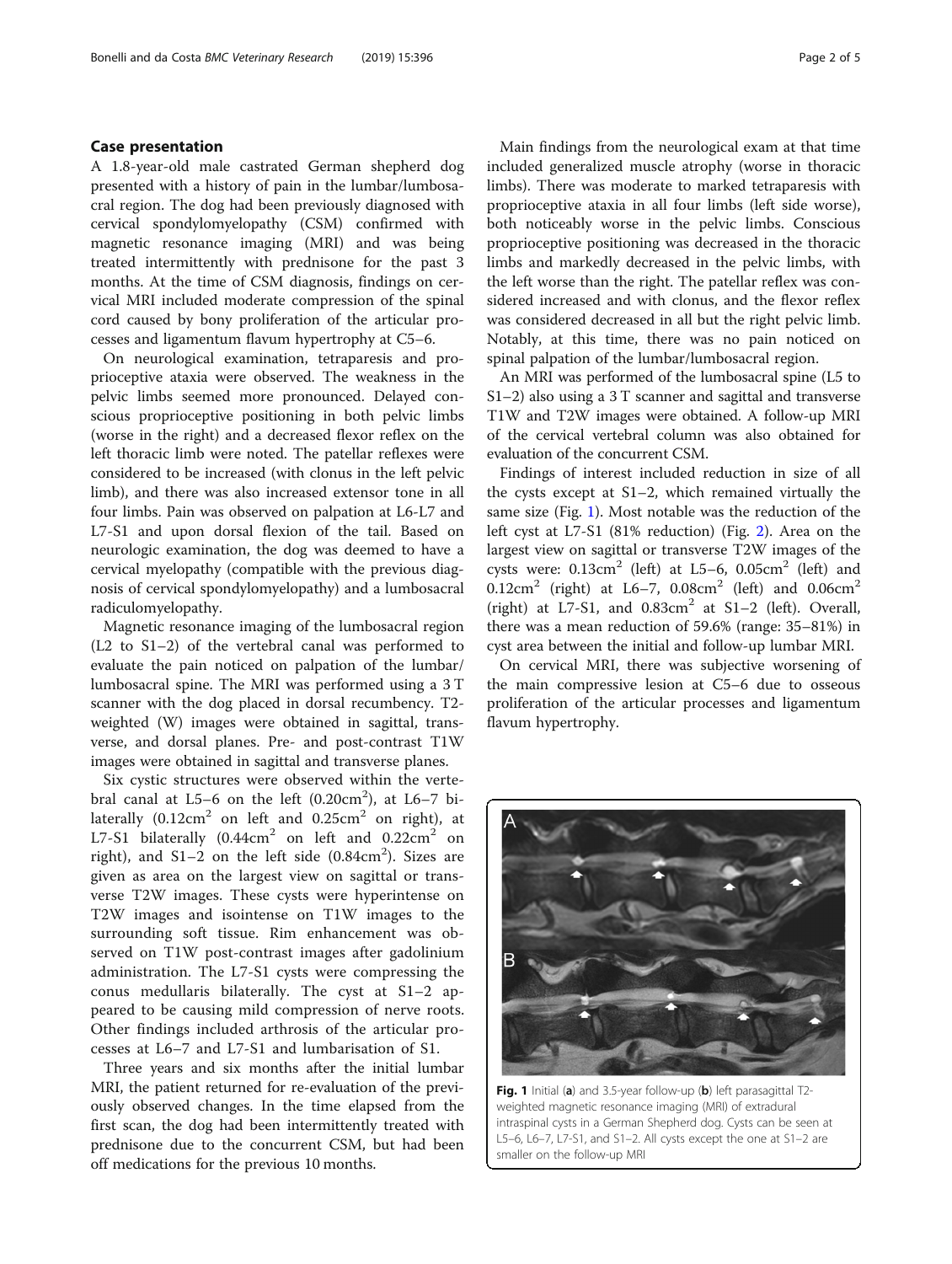<span id="page-2-0"></span>

Fig. 2 Initial (a, b, c) and 3.5-year follow-up (d, e, f) T2-weighted magnetic resonance imaging (MRI) of extradural intraspinal cysts in a German Shepherd dog. a: left parasagittal image showing a large extradural cyst at L7-S1 seen at the first lumbosacral MRI. The level at which the transverse images for **b** and c were obtained is represented by lines identified with corresponding letters. **b**: transverse image showing bilateral cysts (arrows) at L7. c: transverse image obtained at the level of the endplate of L7 showing the same cysts seen on b. d: left parasagittal image on follow-up showing at which level the transverse images for e and f were obtained (corresponding lines). Note the large cyst seen on a is no longer visible in this location. e, f: transverse images at approximately the same level as b and c. Note there was a reduction in size of both cysts. R right

# Discussion and conclusions

This case report describes the spontaneous regression of extradural intraspinal cysts in the lumbosacral region of the vertebral column of a large-breed dog observed on follow-up MRI 3.5 years after the first MRI study, as well as the unusual occurrence of a cyst at S1-S2. To the authors' knowledge, this is the first report of spontaneous regression of extradural intraspinal cysts in a dog. It is also the first reported case of an extradural intraspinal cyst at S1-S2 in a dog.

In humans, it is rare for extradural intraspinal cysts to regress only with conservative management, but it has been reported [[9](#page-4-0)–[11\]](#page-4-0). There are mainly three hypotheses for regression: restoration of stability, spontaneous rupture, and anti-inflammatory use [\[12](#page-4-0)]. Stability would result from a natural progression of joint and disc degeneration, disc space collapse, and subsequent loss of motion, which would then allow the cysts to regress. Spontaneous rupture of the cysts has been associated with reports of inflammatory reactions and worsening of clinical signs, but the possibility of microruptures has been considered due to findings of adhesions between the cysts and dura mater [[9\]](#page-4-0). The third hypothesis is based on regression observed after the use of nonsteroidal anti-inflammatory drugs [[12](#page-4-0)].

In the present case, progressive degenerative joint disease may have played a role in the regression of the cysts.

Whether or not leakage occurred is impossible to evaluate, but full rupture of the cysts did not occur since all were still visible on the follow-up MRI. The dog also never received nonsteroidal anti-inflammatory drugs, only prednisone. In humans, intra-articular steroid injection seems to have short-term benefits such as relief of pain and clinical signs; however, long-term follow-up has shown failure rates around 60% at 6 months  $[13–15]$  $[13–15]$  $[13–15]$ . In humans, there is a report of a successful management of an atlantoaxial cyst with a neck brace and a short course of non-steroidal anti-inflammatory drugs and prednisone [[11](#page-4-0)]. Unfortunately, it is not possible to know what effects, if any, the oral administration of prednisone would have on canine extradural intraspinal cysts since, to our knowledge, there are no reports of conservative management in dogs with extradural intraspinal cysts.

Interestingly, at the time of the follow-up MRI (3.5 years after initial scan), there was no pain elicited on palpation of the lumbar/lumbosacral region of the vertebral column. It is possible that the subsidence of pain might have been related to the regression of the cysts, as the dog was stable without the use of anti-inflammatories the past 10 months.

As for the extradural intraspinal cyst at S1–2, it is considered a rare presentation. It is much more common to find these cysts in areas of recognized higher mobility [\[1,](#page-4-0) [16](#page-4-0)]. Lumbarisation of S1 could have contributed to the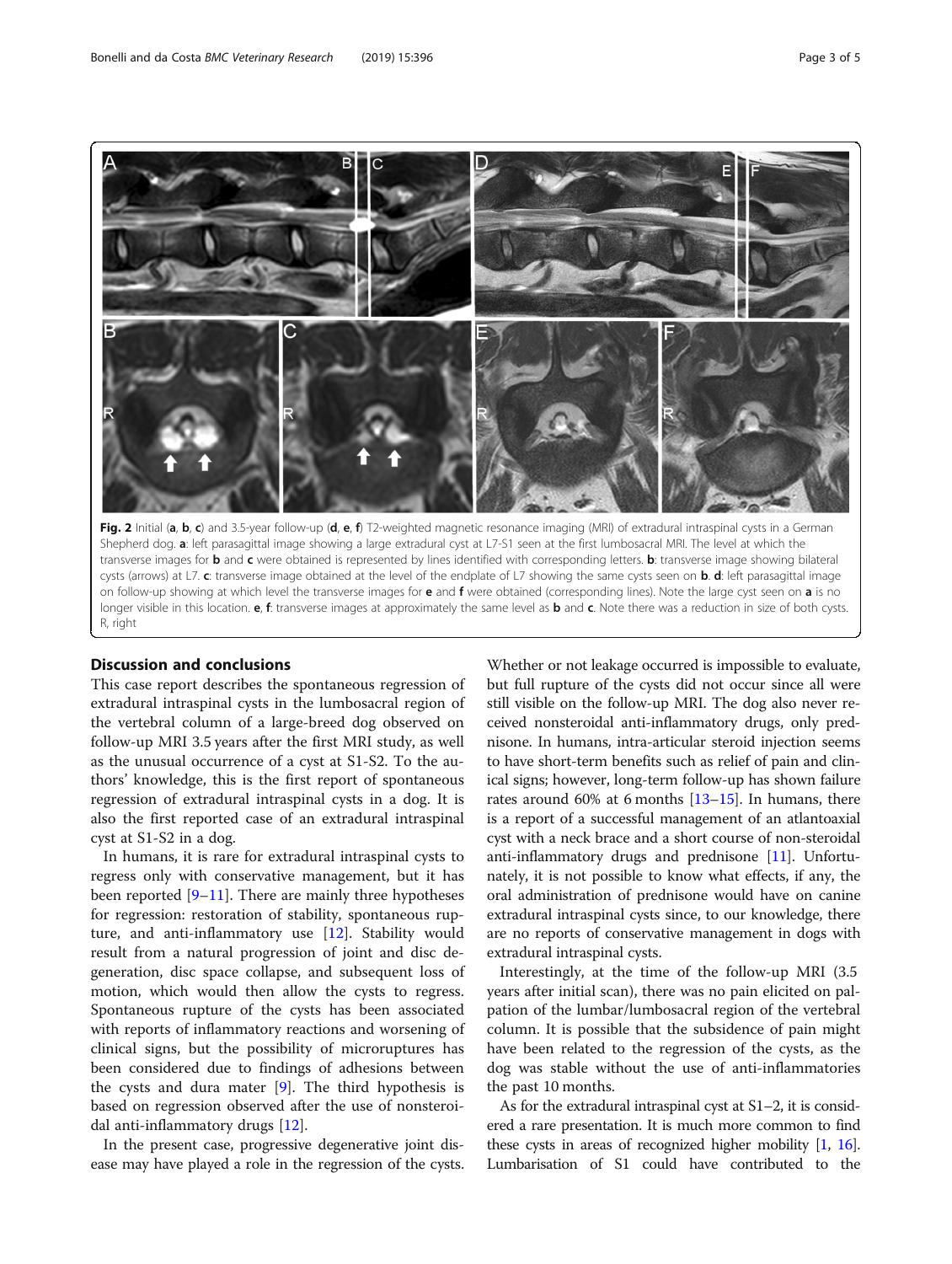<span id="page-3-0"></span>Table 1 Dogs reported with extradural intraspinal cysts in the reviewed literature

| Type of cyst                    | Location            | <b>Breed</b>   | Gender | Age<br>(years) | Other imaging findings at<br>cyst location                                                                                                 | Clinical signs                         | References                  |
|---------------------------------|---------------------|----------------|--------|----------------|--------------------------------------------------------------------------------------------------------------------------------------------|----------------------------------------|-----------------------------|
| Extradural<br>instraspinal cyst | $C2-C3$             | <b>CKCS</b>    | M      | $\overline{2}$ | No                                                                                                                                         | Cervical pain                          | Harris et al., 2011 [20]    |
| Ganglion <sup>a</sup>           | L6-L7, L7-S1        | GSD            | F      | 6              | Lumbarization of S1, Cd1<br>fused to sacrum                                                                                                | Lumbosacral pain                       | Webb et al., 2001 [4]       |
| Synovial <sup>a</sup>           | AA joint            | Chihuahua      | M      | 5              | No                                                                                                                                         | Cervical pain                          | Forterre et al., 2012 [8]   |
| Synovial <sup>a</sup>           | C3-C4, C4-C5, C5-C6 | Mastiff        | M      | 1.25           | Degenerative changes and<br>periarticular bone formation<br>at articular process joints                                                    | Ataxia, tetraparesis,<br>cervical pain | Levitski et al., 1999 [7]   |
| Synovial <sup>a</sup>           | C3-C4, C4-C5, C5-C6 | Mastiff        | M      | 1.5            | Degenerative changes of<br>articular process joints                                                                                        | Tetraparesis, ataxia,<br>cervical pain | Levitski et al., 1999 [7]   |
| Synovial <sup>a</sup>           | C4-C5, C5-C6, C6-C7 | Mastiff        | F      | $\overline{2}$ | Degenerative changes and<br>remodelling of articular<br>processes                                                                          | Ataxia, tetraparesis,<br>cervical pain | Dickinson et al., 2001 [2]  |
| Synovial <sup>a</sup>           | C4-C5, C5-C6, C6-C7 | Mastiff        | M      | 1.5            | Degenerative changes and<br>remodelling of articular<br>processes                                                                          | Ataxia, tetraparesis,<br>cervical pain | Dickinson et al., 2001 [2]  |
| Synovial <sup>a</sup>           | $C5-C6$             | Great Dane     | M      | 1.25           | Degenerative changes of<br>articular process joints                                                                                        | Ataxia, tetraparesis,<br>cervical pain | Levitski et al., 1999 [7]   |
| Synovial <sup>a</sup>           | $C5-C6$             | Mastiff        | M      | 1.25           | Degenerative changes of<br>articular process joints                                                                                        | Ataxia, tetraparesis,<br>cervical pain | Levitski et al., 1999 [7]   |
| Synovial <sup>a</sup>           | C5-C6, C6-C7        | Great Dane     | F      | 2.2            | Degenerative changes and<br>remodelling of articular<br>processes                                                                          | Ataxia, tetraparesis,<br>cervical pain | Dickinson et al., 2001 [2]  |
| Synovial <sup>a</sup>           | C5-C6, C6-C7        | Mastiff        | M      | 3              | Degenerative changes and<br>remodelling of articular<br>processes                                                                          | Ataxia, tetraparesis,<br>cervical pain | Dickinson et al., 2001 [2]  |
| Synovial <sup>a</sup>           | C5-C6, C6-C8        | Great Dane     | F      | 1.6            | Degenerative changes and<br>remodelling of articular<br>processes                                                                          | Ataxia, tetraparesis,<br>cervical pain | Dickinson et al., 2001 [2]  |
| Synovial <sup>a</sup>           | $C6-C7$             | Great Dane     | M      | $\mathbf{1}$   | Degenerative changes and<br>remodelling of articular<br>processes                                                                          | Ataxia, tetraparesis,<br>cervical pain | Dickinson et al., 2001 [2]  |
| Synovial <sup>a</sup>           | $L1-L2$             | GSD            | M      | 9              | Widespread degenerative<br>articular process joint changes                                                                                 | Ataxia, paraparesis                    | Dickinson et al., 2001 [2]  |
| Synovial <sup>a</sup>           | $L6-L7$             | Boxer          | F      | $\overline{2}$ | Sacralization of L7                                                                                                                        | Lumbosacral pain                       | Sale and Smith, 2007 [19]   |
| Synovial <sup>a</sup>           | $L6-L7$             | GSD            | F      | 6              | Lumbarization of S1                                                                                                                        | Lumbar and<br>lumbosacral pain         | Sale and Smith, 2007 [19]   |
| Synovial <sup>a</sup>           | $L7-S1$             | GSD            | M      | 8              | Ventral spondylosis, endplate<br>sclerosis, disc protrusion                                                                                | Lumbosacral pain                       | Schmökel and Rapp, 2016 [6] |
| Synovial <sup>a</sup>           | $L7-S1$             | GSD            | F      | 6              | Ventral spondylosis, endplate<br>sclerosis, disc protrusion                                                                                | Lumbosacral pain                       | Schmökel and Rapp, 2016 [6] |
| Synovial <sup>a</sup>           | L7-S1               | GSD            |        | 8              | Ventral spondylosis, endplate<br>sclerosis, and periarticular<br>bone formation with<br>degenerative changes of<br>the articular processes | Lumbosacral pain                       | Forterre et al., 2006 [5]   |
| Synovial <sup>a</sup>           | $L7-S1$             | GSD            | M      | 9              | Ventral spondylosis, endplate<br>sclerosis, disc protrusion                                                                                | Lumbosacral pain                       | Forterre et al., 2006 [5]   |
| Synovial <sup>a</sup>           | $L7-S1$             | GSD            | F      | 5              | Ventral spondylosis, endplate<br>sclerosis                                                                                                 | Lumbosacral pain                       | Schmökel and Rapp, 2016 [6] |
| Synovial <sup>a</sup>           | T13-L1              | Border Collie  | F      | 9              | Bridging spondylosis of the<br>thoracolumbar spine and<br>degenerative changes at the<br>articular process joints                          | Non-ambulatory<br>paraparesis          | Sale and Smith, 2007 [19]   |
| Synovial <sup>a</sup>           | T13-L1              | <b>GSD</b>     | F      | 8              | Widespread degenerative<br>articular process joint changes                                                                                 | Ataxia, paraparesis                    | Dickinson et al., 2001 [2]  |
| Synovial <sup>a</sup>           | T13-L1              | GSP            | F      | 10             | Ventral spondylosis                                                                                                                        | Ataxia, paraparesis                    | Dickinson et al., 2001 [2]  |
| Synovial <sup>a</sup>           | T13-L1              | Siberian Husky | M      | 8              | No                                                                                                                                         | Ataxia, paraparesis                    | Perez et al., 2000 [21]     |

<sup>a</sup>Confirmed via histology. CKCS Cavalier King Charles Spaniel, GSD German Shepherd Dog, GSP German Shorthaired Pointer